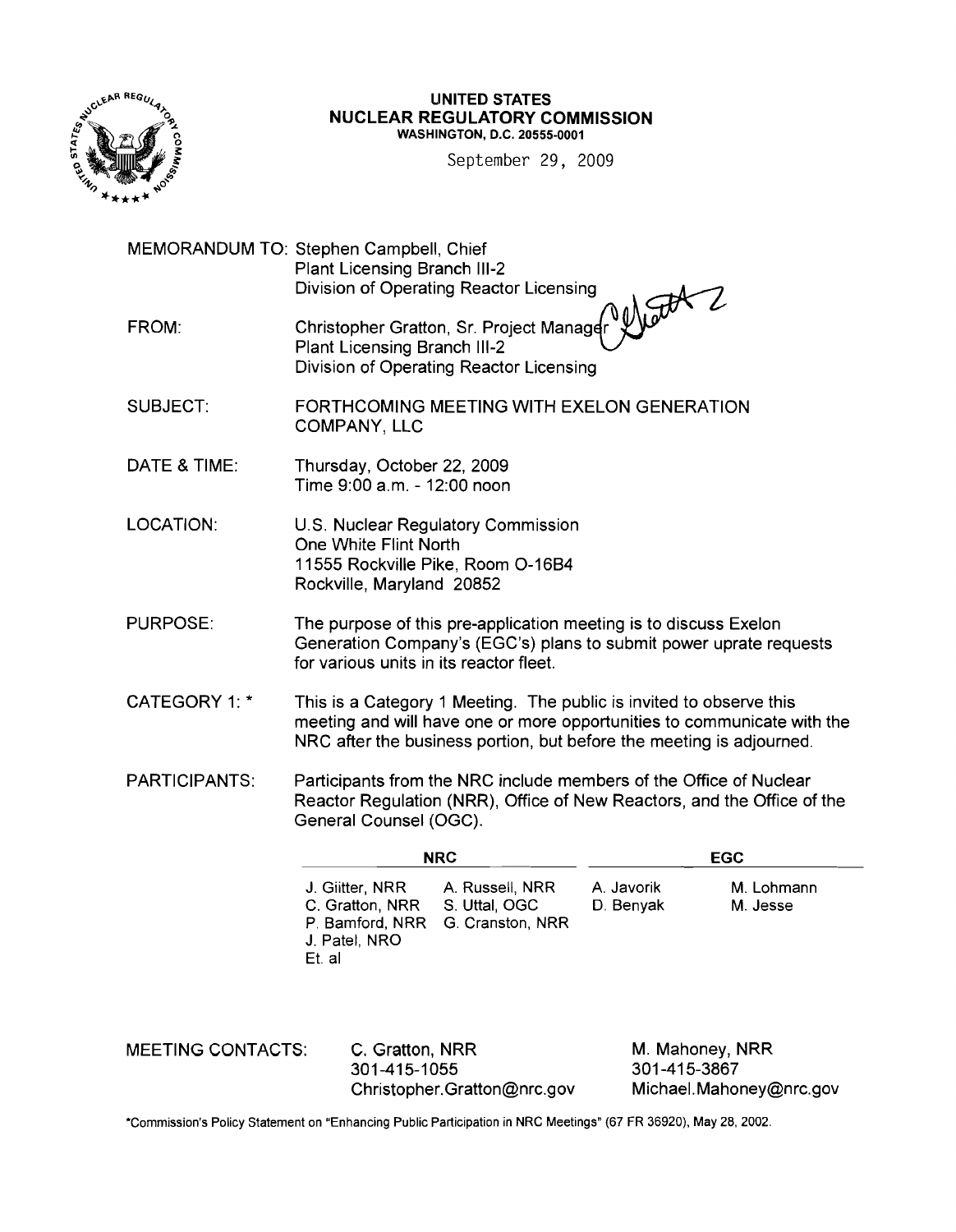S. Campbell **S.** 2 -

The NRC provides reasonable accommodation to individuals with disabilities where appropriate. If you need a reasonable accommodation to participate in a meeting, or need a meeting notice or a transcript or other information from a meeting in another format (e.g., Braille, large print), please notify the NRC's meeting contact. Determinations on requests for reasonable accommodation will be made on a case-by-case basis.

To receive a summary of this meeting and begin receiving other plant-specific e-mail distributions, you must subscribe to the Operating Reactor Correspondence electronic distribution for this plant via http://www.nrc.gov/public-involve/listserver/plants-by-region.html. Once subscribed, if you wish to discontinue receiving electronic distribution, you may unsubscribe at any time by visiting the same web address above.

Docket Nos. STN 50-456, STN 50-457, STN 50-454, STN 50-455, 50-461, 50-237, 50-249,50-373,50-374,50-352,50-353,50-219, 50-277, 50-278, 50-254, 50-265, and 50-289

Enclosure: Agenda

cc w/encl: Distribution via Listserv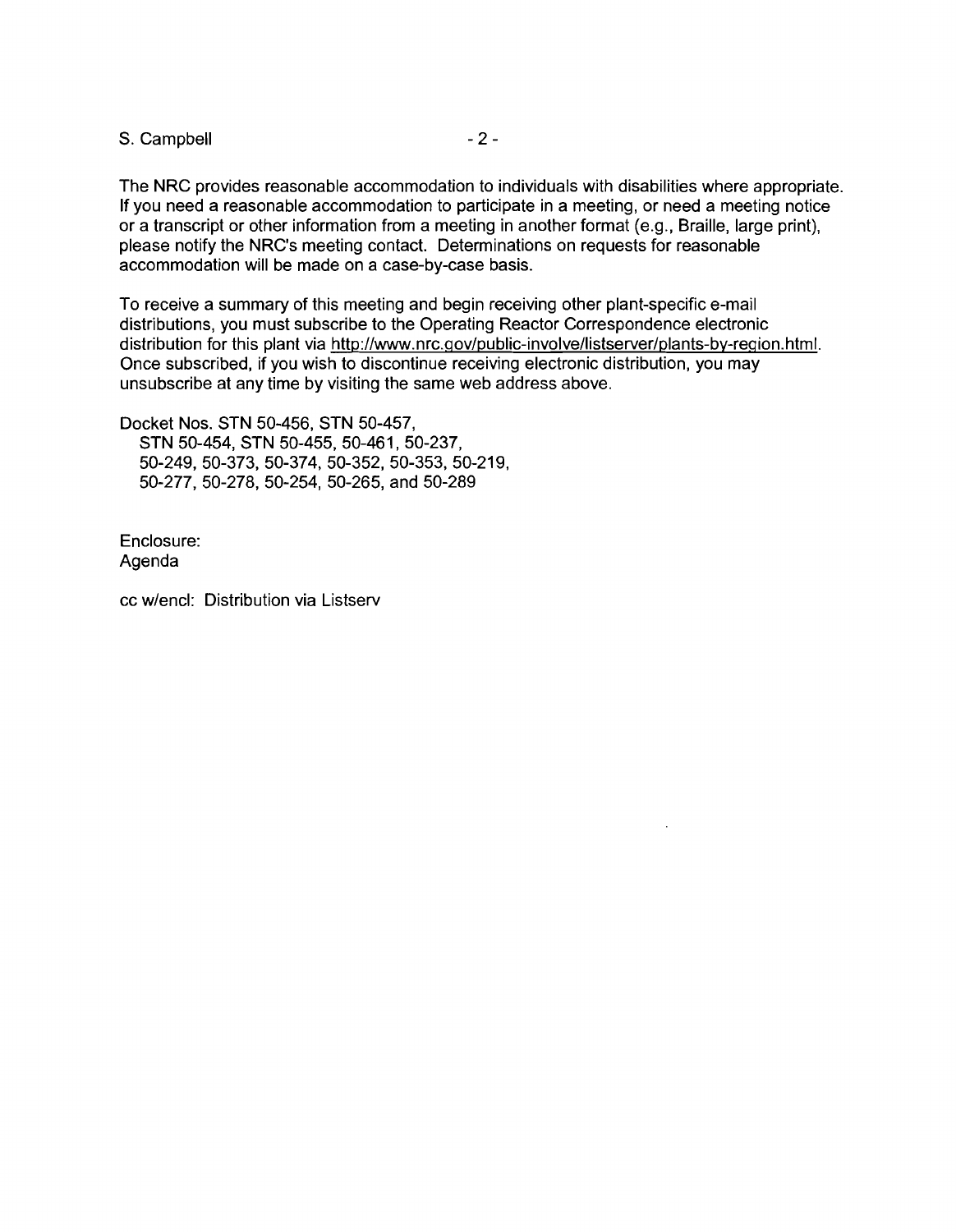# AGENDA

## FORTHCOMING MEETING WITH EXELON GENERATION COMPANY, LLC

# Meeting on Thursday. October 22, 2009

## Time 9:00 a.m. - 12:00 noon

- Introductions
- Power Uprate Project Overview and Organization
- Licensing Principles
- Projected Submittal Schedule and Discussion of Related Amendments
- Other Power Uprate Topics of Interest
- NRC Staff Feedback and Lessons Learned from Prior Power Uprate Projects
- Summary/Conclusion
- Public Participation and Adjournment